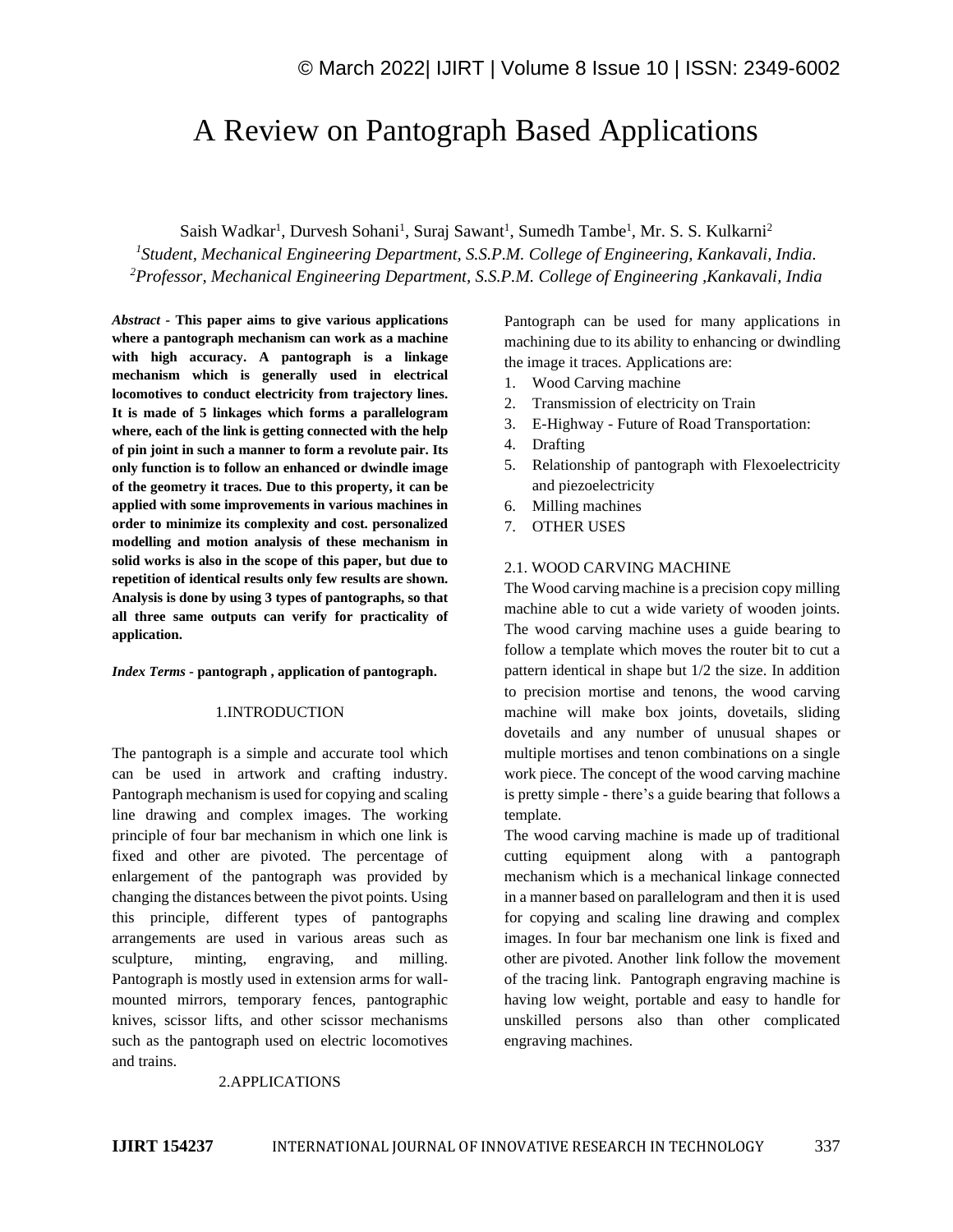

Fig 2.1. 1: Working of four bar mechanism

# 2.2. TRANSMISSION OF ELECTRICITY IN **TRAINS**





In electric locomotive the overhead current supply system plays an important role. The overhead line is called catenary system and the power is transmitted down to the motors via pantograph of the locomotive Pantograph is an apparatus which mounted on the roof of electric locomotive it unfolds and extends along a vertical axis, its role is to collect power through an overhead tension wire and send to the transformer. When a locomotive is to be started the pantograph is push up with the help of air pressure which is deliver by a small compressor delivering air at pressure of 7 kg/cm2 and some modern pantograph uses a piston cylinder. This pressure pushes the pantograph and until it touches the contact wire but if there is any disconnection for short duration. It won't affect power supply because the capacitor will be there after the

rectifier which will ensure the energy supply all the time.

2.3. E-Highway - Future of Road Transportation:

Every nation aims at a future which doesn't need nonrenewable sources of energy. As there is a presumed growth of demand for transport, the quantity of emission of carbon dioxide is more than that of country's economy. In order to reduce the adverse effect of the fossil fuel gases, a new, harmless and an efficient technique or system should be practiced. The E-Highway system is introduced with such a motto. ERS are principally, the electrified roads enable to the vehicles on the road to perform using power transfer. Generally, power source integrated into the road surface by externally driving energy to an electric engine. [14]

The main objective of present work is to carry out a research if there is a probability to substitute the major part of the transportation areas enslavement on fossil fuels by presenting a new system as Electrical Road Systems ERS. [14]



FIG 2.3.3. E-Highway

# 2.4. Drafting

The pantograph was first used for duplicating and scaling line drawings. Toy versions of modern versions are available.



Fig 2.4.4 symatic of drafting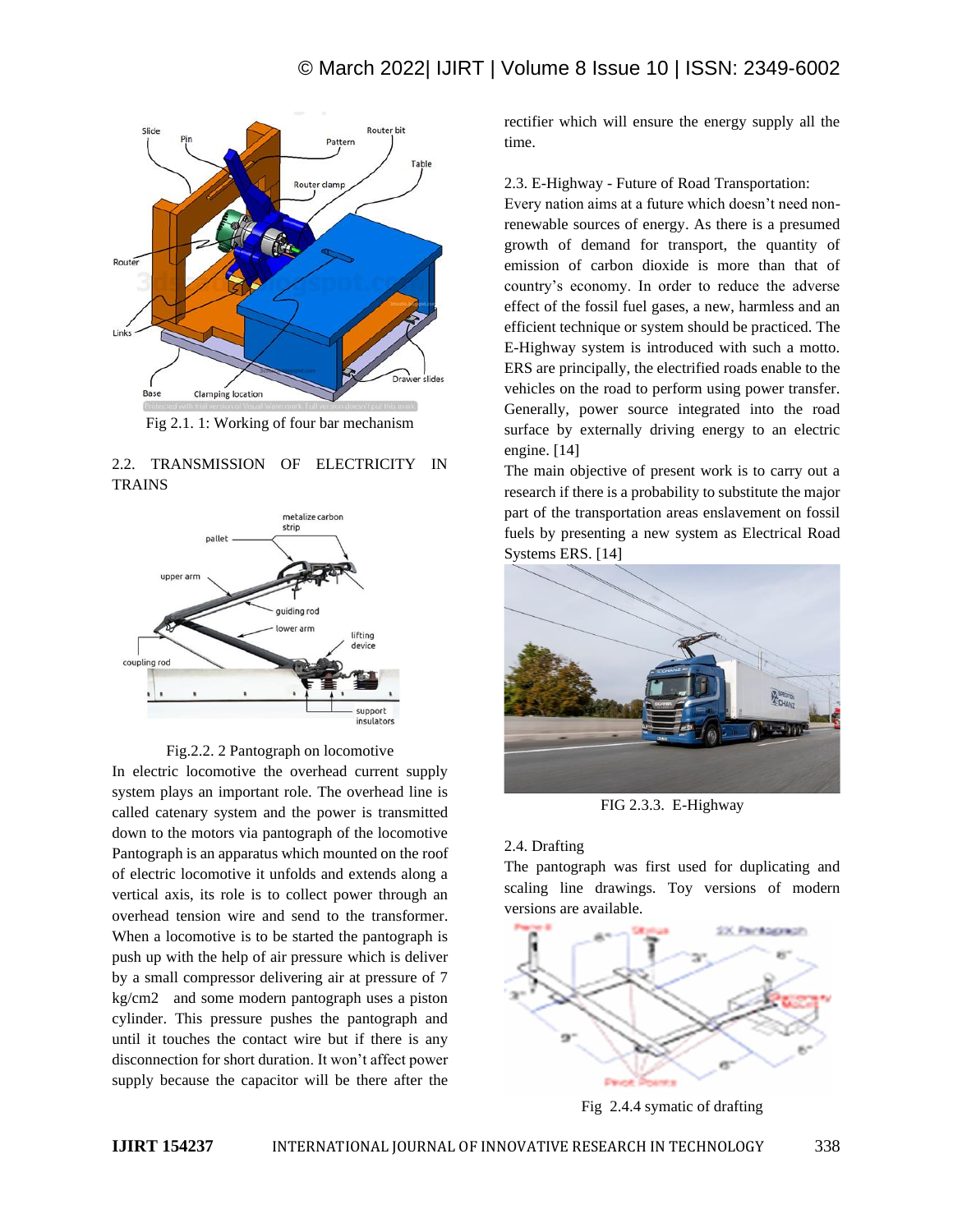

Fig 2.4.5 Actual drafting in process

2.5. Relationship of pantograph with Flexoelectricity and piezoelectricity

The pantographs are considered as a strain-gradient continuum if we take into account bending of the bending of bars constituting the pantograph. A pantographs have a greater surface-to-volume ratio so that's why surface-enhanced models may provide the increase of piezoelectric at the macroscale. At small scales the surface piezoelectricity and surface flexoelectricity may significantly improve the coupling between strain gradients and polarization[11]



Fig.2.5.6. Pantographic bar loaded by a net force F . The number of cells is  $n = 8$ .



Fig.2.5.7. Deformation of a pantographic cell

A pantographic bar could be used as a working element of MEMS. Flexo-electricity for a beam-lattice with dominant bending or/and shear deformations may significantly improve a piezoelectric's response. In a certain sense the discussed effect is similar to surfacerelated phenomena for media with high surface-tovolume ratio.[11]

A pantographic metamaterial consists of two families of long elastic beams connected by pivots. Flexoelectricity of the pivots affects the effective properties of the pantographic bar.

#### 2. 6. Milling machines

Duplicate pieces milled on a milling machine could not have their outlines mapped out by moving the milling cutter in a "connect-the-dots" ("by-thenumbers") method until the development of control technologies such as numerical control (NC and CNC) and programmed logic control (PLC). The only means to control the cutting tool's movement was to dial the locations by hand using dexterous talent (with natural restrictions on a human's accuracy and precision) or to trace a cam, template, or model in some fashion and have the cutter mirror the movement of the tracing stylus. A duplicate part could be cut (at various magnification scales other than 1:1) simply by tracing a template if the milling head was mounted on a pantograph. (Milling by dialling was frequently followed by hand sculpting with files and/or die grinder points, and the template was normally manufactured by a tool and die maker utilising toolroom processes.) This was essentially the same idea as copying documents with a pantograph equipped with a pen, but it was adapted to the machining of hard materials like metal, wood, or plastic. Pantograph routing, which is similar to pantograph milling in concept, is also available (as does CNC routing). The Blanchard lathe, a copying lathe created by Thomas Blanchard, used the same basic principle.[1]

NC, CNC, PLC, and other control technologies established and spread throughout industry provided a new way to control milling cutter movement: by feeding information from a programme to actuators (servos, selsyns, leadscrews, machine slides, spindles, and so on) that would move the cutter as the information directed.[1] The majority of commercial machining is now done using computerised, programmable processes. Home machinists are more likely to use manual controls, but computerised control has made its way into the home shop as well (albeit not as much as its commercial equivalents). As a result, pantograph milling machines are largely obsolete. They are still used commercially, albeit at a much lower and diminishing rate. Machine tool companies no longer build them new, but there is still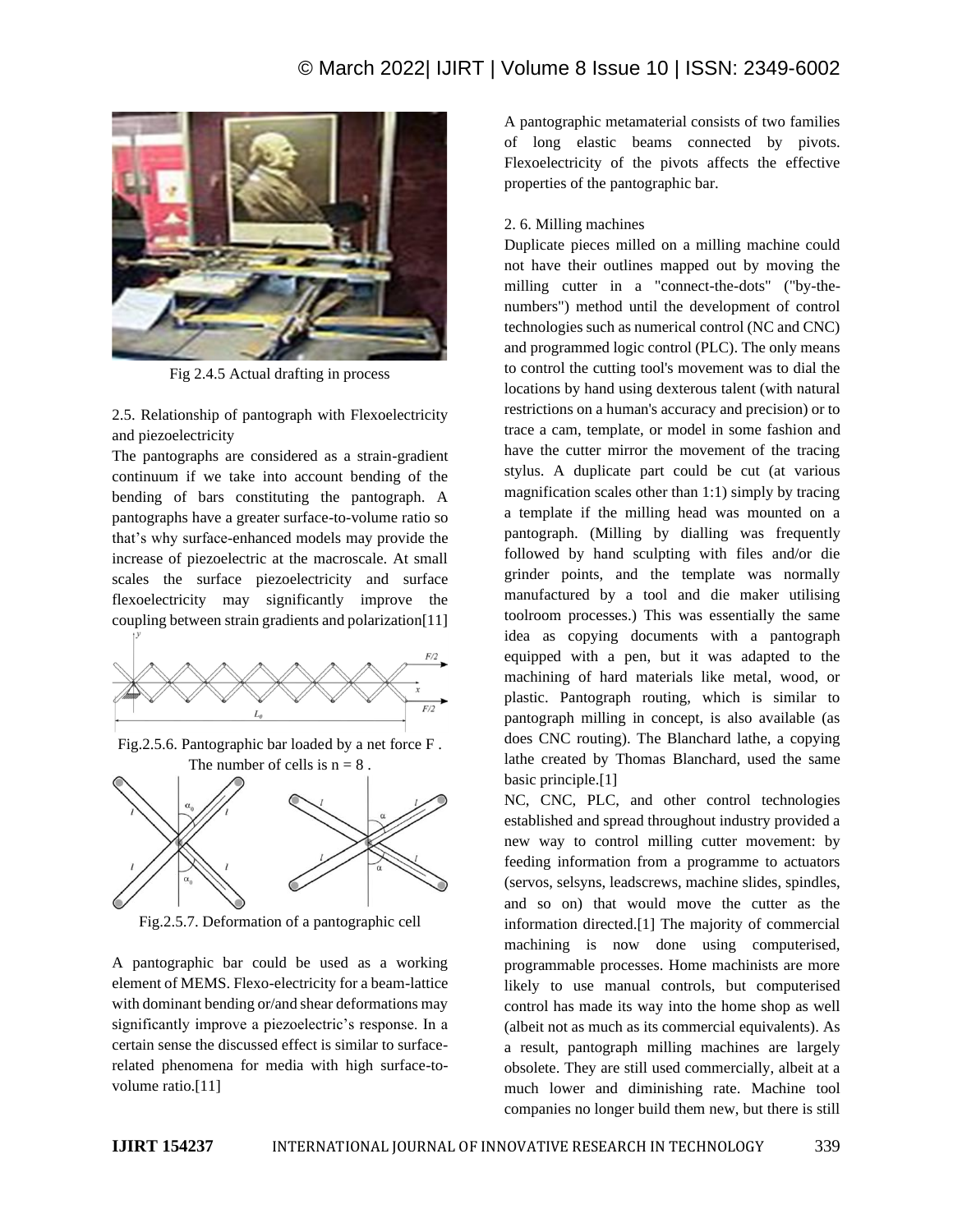a modest market for old equipment.[1] The magnification-and-reduction feature of a pantograph (with the scale specified by the movable arm lengths) is accomplished in CNC via mathematic computations that the computer applies almost instantly to the program information. Scaling (as well as mirroring) functions are incorporated into programming languages like G-code.



FIG 2.6. 8. Pantograph Milling Machine

## 2.7.OTHER USES

| Sr.            | Name                            | Uses                                                                                                                                                                                                                                                                        |
|----------------|---------------------------------|-----------------------------------------------------------------------------------------------------------------------------------------------------------------------------------------------------------------------------------------------------------------------------|
| No.            |                                 |                                                                                                                                                                                                                                                                             |
| 1              | <b>Extension</b> arm            | Pantograph extension arm is used<br>for mounting a display screen and<br>also for a flat television screen.                                                                                                                                                                 |
| $\overline{c}$ | Pantograph<br>engraving machine | The<br>pantograph engraving<br>machine is used mainly to cut<br>mild steel, wood plastic to any<br>shape with high accuracy.<br>pantograph<br>engraving<br>The<br>machine<br>is<br>for<br>the<br>used<br>reproduction of maps and plans<br>on enlarging or reduce the scale |
| 3              | Pantograph                      | Pantograph maintains electrical<br>contact with the contact wire and<br>transfers power from the wire to<br>the traction unit, used in electric<br>locomotives.                                                                                                             |
| $\Delta$       | Windscreen wipers               | Vechicle windscreen wipers on<br>pantographs to allow the blade to<br>cover more of the windscreen on<br>each wipe                                                                                                                                                          |
| 5              | <b>Ultra Hand</b>               | The Ultra Hand is made up of<br>pantograph mechanism. It is used<br>as toy grabber.                                                                                                                                                                                         |
| 6              | Guide frames                    | For heavy-duty applications like<br>scissor lifts, material handling<br>lifts<br>equipment,<br>and<br>stage<br>specialty<br>hinges Pantograph<br>mechanism is use as guide frame.                                                                                           |

# 3. MERITS OF PANTOGRAPH

- 1. The main advantage is the pantograph is portable and it can move in 180 degree of rotation.
- 2. The scaling factor can be adjusted according to the need with slight changes in the design depending on if the scale has to be reduced or enlarge.
- 3. The design of the portable pantograph four bar mechanism such that, it reduces the weight up to 10times.
- 4. The cost is also reducing to a great extent.
- 5. The pantograph is cheap in price.
- 6. It works with accuracy.
- 7. It has highly effective mechanism.
- 8. It is economical.
- 9. Unskilled workers can do operation easily.

## 4. CONCLUSION

- 1. Pantograph has many beneficial uses, by doing some modification in parallelogram linkage of Pantograph it can be used in many applications.
- 2. The pantograph is portable and it can be move in 1800 of rotation.
- 3. The scaling factor can be adjusted according to the need with slight changes in the design depending on if the scale has to be reduced or enlarge.
- 4. The design of the portable pantograph four bar mechanism such that, it reduces the weight up to 10times.
- 5. It is an accurate system which works with precision.

# REFERENCES

- [1] M. Verma, A. Ahmad, N. S. Haque, S. L. Mallick, I. Mehta, and R. K. Tyagi, "The Mechanism and Kinematics of a Pantograph Milling Machine," vol. 2, no. 3, pp. 1–5, 2013.
- [2] B. P. Nagaraj, R. Pandiyan, and A. Ghosal, "Kinematics of pantograph masts," Mech. Mach. Theory, vol. 44, no. 4, pp. 822–834, 2009, doi: 10.1016/j.mechmachtheory.2008.04.004.
- [3] M. V Patel, "FABRICATION OF PANTOGRAPH," no. 3, pp. 3619–3626, 2017.
- [4] M. D. D. Devardekar, M. A. J. Gudale, and M. R. R. Karande, "Wood Engraving Using 3 Axis CNC Machine," pp. 382–387.